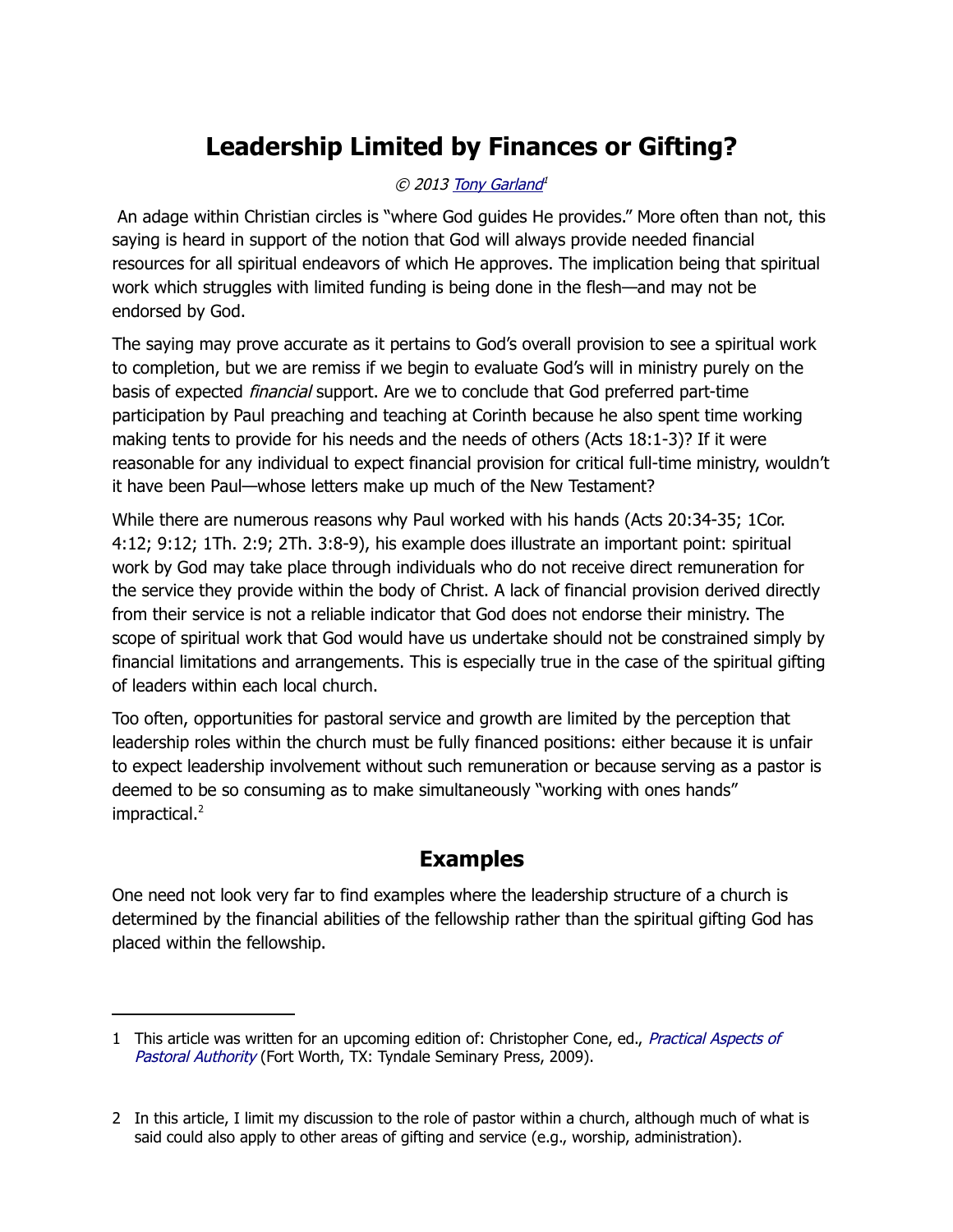# The Lone Pastor

The most common example is widespread: the relatively small church which consists of a single pastor and a group of deacons. The pastor, being the only full-time contact at the church, is the sole paid member of the ministry team while everyone else serves on a parttime basis, often without any remuneration. There may be no elders in such a church because there is an understanding that the biblical definition of an elder is essentially that of a pastor and to give others this title would require that they too be considered for financial support. In some cases, the fellowship is small in number and the sole pastor is able to minister to the needs of the congregation for the most part. In other cases, the size and needs of the fellowship may strain the abilities of the single pastor, but the congregation is of meager means or unable to provide support at a level sufficient to fund another pastor. $3$ 

In a variation of this situation, leadership may consist of a pastor and elders—the term "pastor" implicitly denoting a paid position and the term "elder" denoting one who is unpaid. Such a misapplication of biblically equivalent titles to describe financial arrangements is illadvised and serves to mask the reality that the spiritual gifting and pastoral call within the fellowship should not be determined by the financial resources of the assembly.

# Must Pastors be Paid?

Because of the belief that a leadership role as pastor must be funded or is impractical to undertake while simultaneously earning a living by other means, such churches may never fulfill the New Testament mandate of establishing multiple pastors within each church. This has serious consequences because a plural pastorate is an important safeguard against numerous problems which otherwise may plague the assembly. But that's not all: individuals within the fellowship who have been called and gifted by God as pastor-teachers have no practical way to fully utilize their gifting since serving as a pastor is seen to be contingent upon church growth and a resulting increase in income which may never come.

If a man is ready to serve Christ's church as an elder, by what arbitrary rule is he to be kept back because another man is also ready? If the Holy Spirit makes men elders, then the church ought to be ruled by those men the Spirit has prepared.<sup>[4](#page-1-1)</sup>

This in turn, may place greater pressure on the existing leader to bring about church growth in order to provide opportunities for such men. If such opportunities are not forthcoming within the church, then these individuals naturally begin to seek opportunities to use their gifting

<span id="page-1-0"></span><sup>3</sup> Time and space prevent exploration of the more recent phenomenon where those within the fellowship have sufficient enough financial means, but have incurred great debt due to misplaced priorities and are subsequently unable to give at a level which would have otherwise been possible.

<span id="page-1-1"></span><sup>4</sup> Alexander Strauch, Biblical Eldership (Littleton, CO: Lewis and Roth Publishers, 1995), 289.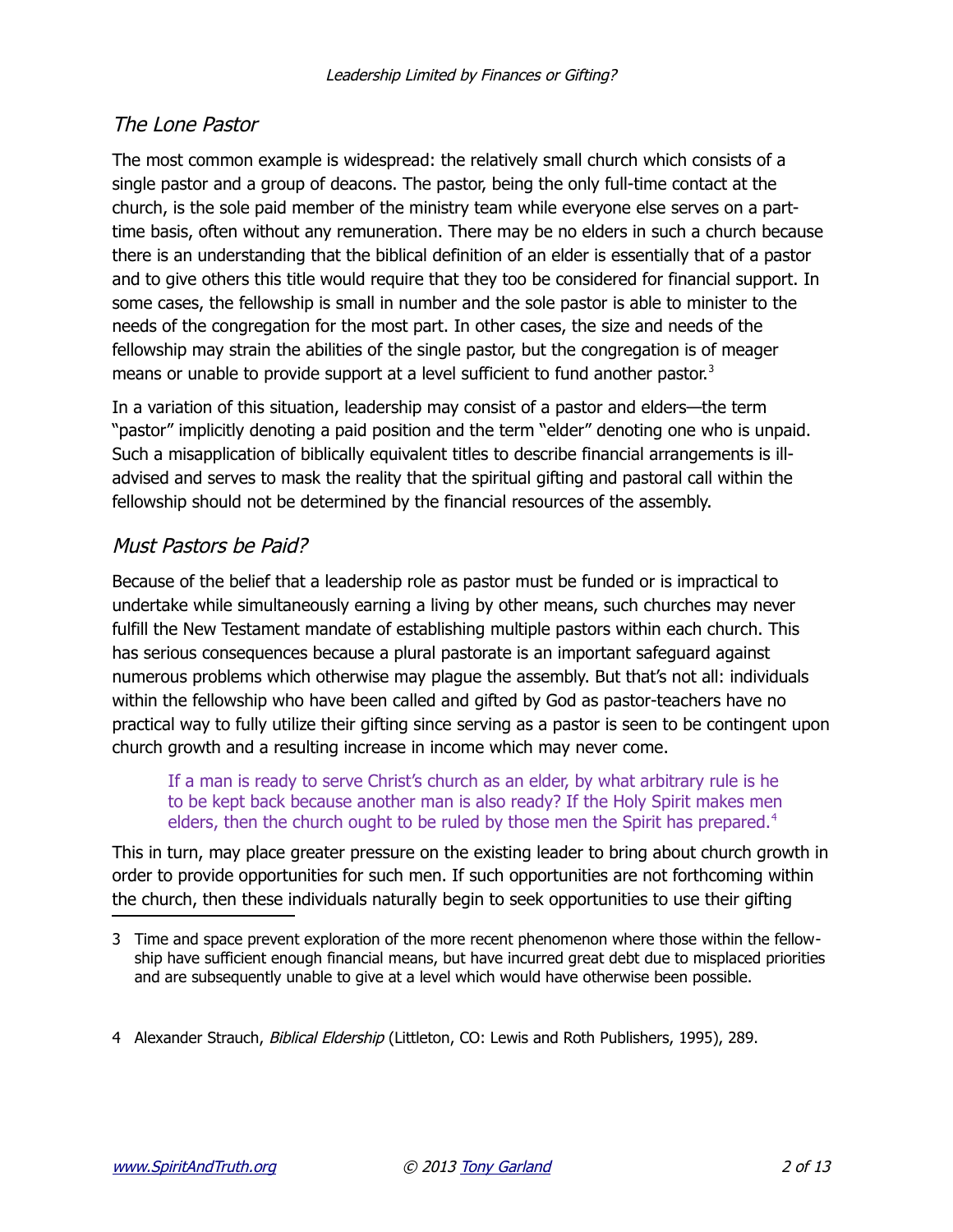elsewhere—eventually leaving the fellowship for another church or ministry, thereby circumventing the raising up of internally trusted pastoral staff with all the attendant problems this brings about. And the cycle continues.

## **Causes**

Before turning to scripture for insight, it is helpful to consider factors which contribute to the tendency to limit leadership by financial considerations.

# Gifting and Finances Differ

This condition can occur any time the spiritual gifts and needs within a church differ from its financial means. Most often, the needs of the church—in number or breadth of wisdom exceed the financial means: there is simply inadequate income by way of giving to support full-time pastors sufficient for ministering to the fellowship. This may simply be due to the small size of the fellowship or the demographic or economic conditions under which the fellowship exists.<sup>[5](#page-2-0)</sup> In other cases, the perception of limited needs within a small fellowship may be such that there is reluctance to recognize additional men within the fellowship as pastors, even though they are so gifted. In either case, the number of pastors is inappropriately determined by factors which are primarily financial or cultural rather than biblical.

# Sharing Responsibility

A failure to recognize and raise up additional pastors within the fellowship may also result from a failure to share leadership and teaching responsibilities. Perhaps a lone pastor lacks maturity or is insecure. He may view other men within the fellowship which God has called and gifted for a leadership role as potential threats. Instead of facilitating their development, he may actually work behind the scenes to frustrate their development in hopes that they eventually quit the fellowship. There is also the risk that promoting another individual as co-pastor will lead to an impasse in the decision-making process. Adding to the pastorate requires careful consideration and great humility because it requires a willingness by the existing pastor to give away some of his authority—to share it with another. Where limited funds are available, promoting additional individuals as co-pastors entails the potential complication of determining relative pastoral compensation and justifying why it should be so. Besides all that, for all its benefits, shared authority and decision-making is more difficult as a team than when operating

<span id="page-2-0"></span><sup>5</sup> It is interesting to consider basic math: if each family in the assembly were to contribute one tenth of their income, the income from every ten families could conceivably fund a pastor at an income level matching the average of the ten families. As interesting as this may be to consider, this is not to say that New Testament giving is governed by the principle of tithing.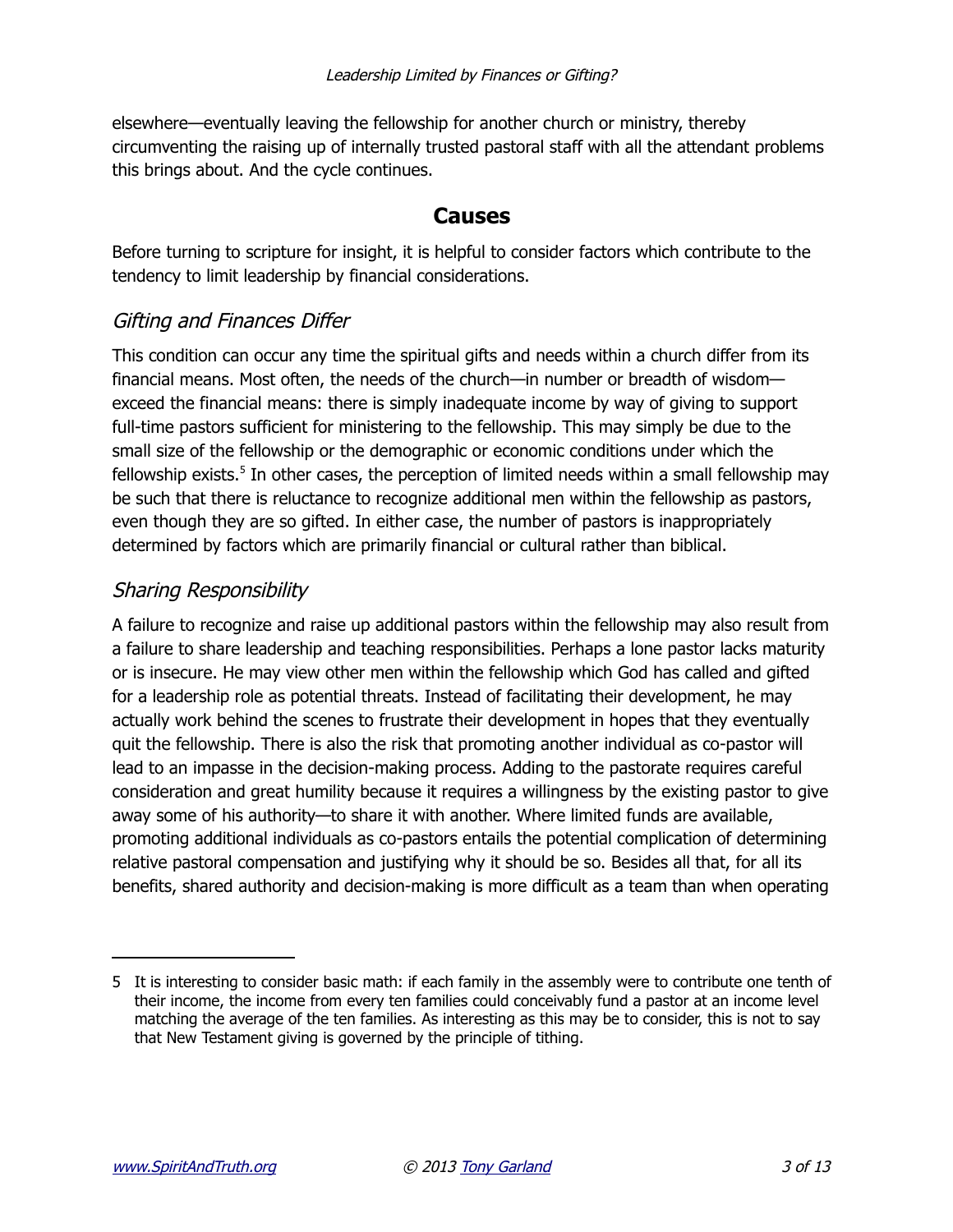as an individual requiring additional communication and a willingness to wait on the Lord when significant differences of opinion occur.<sup>[6](#page-3-0)</sup>

Another contributing factor may be a misperception that the role of pastor is akin to that of the CEO of a modern corporation. That man presently occupying the pulpit may have a concept of leadership derived from the culture and business world and oppose any development which would reduce his influence and potentially interfere with his ambitious achievements.[7](#page-3-1)

It may also be that the congregation has no desire to recognize other gifted individuals within the fellowship as additions to the pastorate. This may occur where the existing pastor is particularly charismatic or has a uniquely captivating preaching style such that the congregation has "imprinted" on his communication style to such a degree that hearing the word of God taught by other pastors with a different personality and communication style is unwanted. In short: the congregation is enamored with a unique presentation and delivery rather than the biblical content which is common to each pastor's ministry. In the extreme, this can develop into a "personality cult" where only the particular pastor is deemed to have special gifts or the necessary "anointing" sufficient to minister to the congregation. This form of mutual-dependence between the charismatic leader and flock is the kiss of death to the New Testament principle of a plural eldership.<sup>[8](#page-3-2)</sup>

If the fellowship working with limited fiscal means is willing to promote gifted and called individuals in their midst to serve in pastoral ministry, there is still the remaining issue of the individuals themselves. They may have an overly rigid idea of how God performs spiritual work such that they interpret a lack of funding directly from the fellowship as an indication that their ministry within the fellowship is inappropriate or unnecessary.

# **Scriptural Guidance**

<span id="page-3-0"></span><sup>6 &</sup>quot;Because colleagueship is slower and more difficult than unitary leadership, most pastors prefer to work alone or with a staff under them." [Strauch, 44.]

<span id="page-3-1"></span><sup>7 &</sup>quot;A. W. Tozer wrote: A true and safe leader is likely to be one who has no desire to lead, but is forced into a position by the inward pressure of the Holy Spirit and the press of [circumstances]. . . . There was hardly a great leader from Paul to the present day but was drafted by the Holy Spirit for the task, and commissioned by the Lord to fill a position he had little heart for. . . . The man who is ambitious to lead is disqualified as a leader." [J. Oswald Sanders, Spiritual Leadership (Chicago, IL: Moody Press, 1994), 29-30.]

<span id="page-3-2"></span><sup>8</sup> A developing tendency in this direction can often be detected where there are multiple pastors which rotate in the pulpit and a significant portion of the congregation fails to attend on Sundays whenever a particularly favored pastor is absent from the pulpit.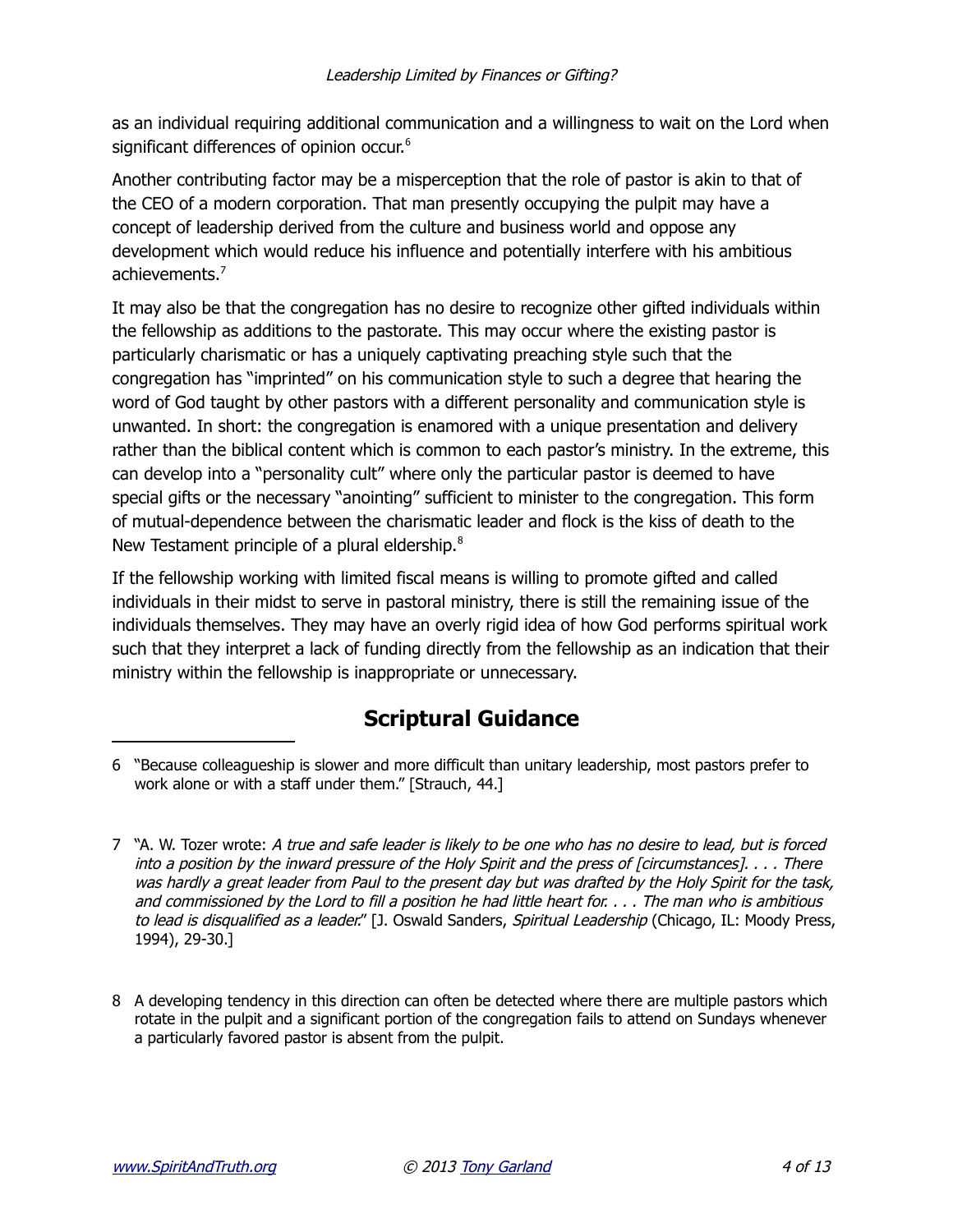Having considered examples of limited leadership in relation to financial constraints and examined some of the causes, we now turn to the scriptures for guidance in understanding how finances and gifting should interrelate.

#### Plural Leadership

Perhaps the most important guidance which scripture provides in relation to whether leadership should be limited by financial constraints is the clear witness it gives that each fellowship, wherever and whenever possible, is to have more than one pastor.

Scripture records there were (plural) elders ministering in the (singular) church in Judea (Acts 11:30). On the mission field, Barnabus and Paul appointed (plural) elders in every (singular) church (Acts 14:23). The (singular) church at Jerusalem was led by the Apostles and (plural) elders (Acts 15:2-4). Paul warned the (multiple) elders of the (singular) church at Ephesus concerning their need to guard the flock (Acts 20:28). Paul wrote to (multiple) elders at the (singular) church at Philippi (Php. 1:1). Paul instructed Titus to appoint (multiple) elders in every (singular) city church in Crete (Tit. 1:5). James enjoins the sick to call the (plural) elders of the (singular) church to pray over them (Jas 5:14). More examples could be given, but the pattern of scripture is plain: the common cultural practice of a single pastor over each fellowship is not the biblical ideal. $9$ 

The New Testament reveals that the pastoral oversight of many of the first churches was committed to a plurality of elders. This was true of the earliest Jewish Christian churches in Jerusalem, Judea, and neighboring countries, as well as many of the first Gentile churches. Note the following evidence . . . [Acts 14:23; 15; 20:17-28; Php. 1:1; 1Tim. 5:17; Titus 1:5; James 5:14; 1Pe. 1:1; 1Pe.  $5:11^{10}$  $5:11^{10}$  $5:11^{10}$ 

If God desires plurality in the pastorate, we should expect Him to raise up suitably gifted men within our assemblies to fulfill this need. Although scripture endorses the idea that serving as a pastor is deserving of financial support by the congregation (1Cor. 9:14; Gal. 6:6; 1Ti. 5:17- 18) none of the biblical examples indicate that the number of pastors within a New Testament church was constrained by financial limitations. Indeed, Titus was told to appoint elders in the fledgling churches of Crete—without regard for financial considerations (Tit. 1:5).

<span id="page-4-1"></span>10 Strauch, 36-37.

<span id="page-4-0"></span><sup>9</sup> For an in-depth consideration of the plurality of elder rule, see the chapter in Cone titled "The Plurality Principle."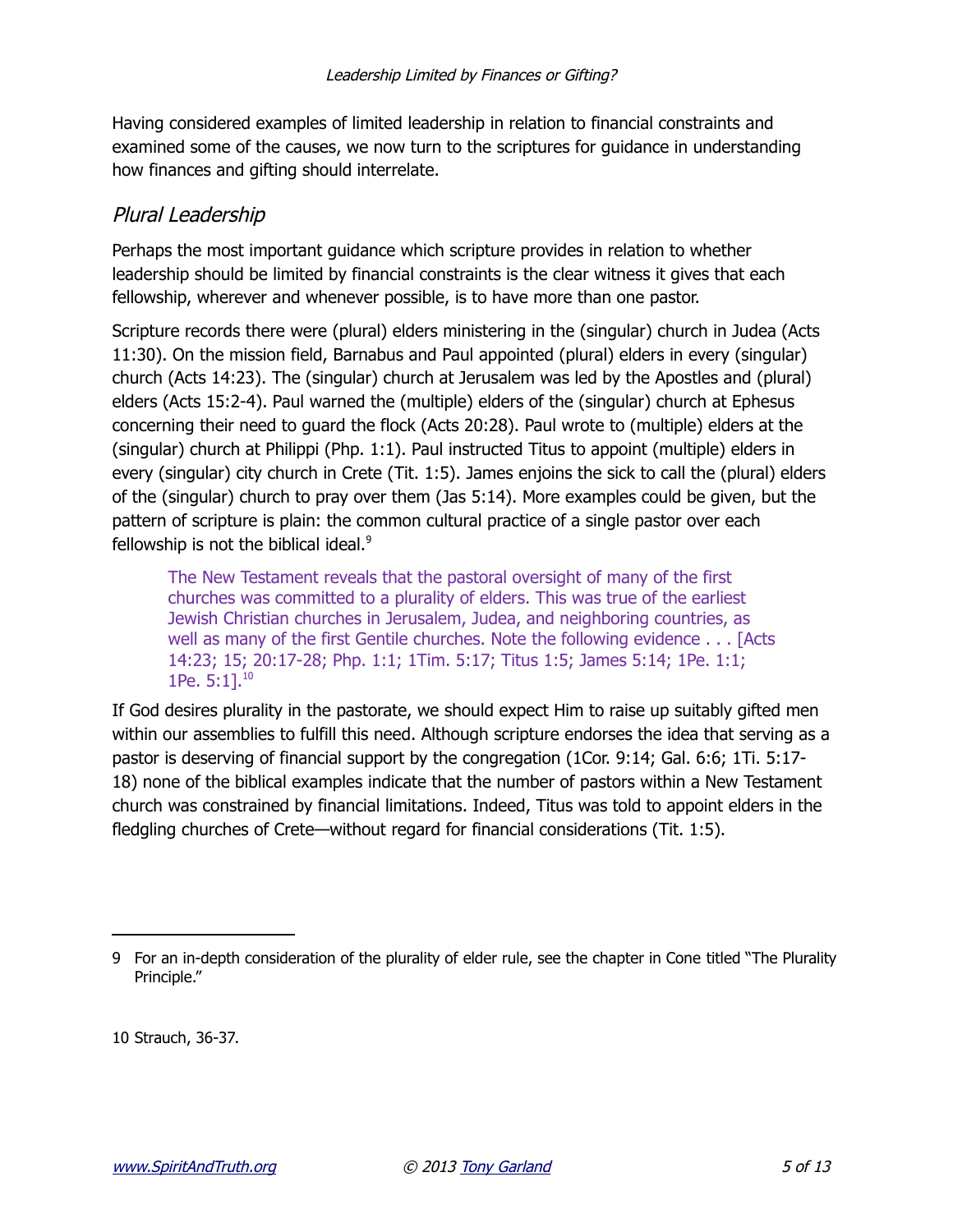# Equipping the Saints

Another reason why leadership should be based upon gifting rather than financial limitations is the New Testament mandate that pastoral leadership work to equip the saints for the work of the ministry (Eph. 4:11-12). This involves replication of the pastor role itself (2Ti. 2:2). Therefore, any pastor should be sensitive to the gifting of persons within the fellowship with an eye toward facilitating the development of those gifts. "Christians everywhere have undiscovered and unused spiritual gifts. The leader must help bring those gifts into the service of the kingdom, to develop them, to marshal their power."<sup>[11](#page-5-0)</sup> This includes identifying and developing men which God has suitably gifted and called to the office of elder, "if a man desires the position of a bishop [overseer], this is a good thing" (1Ti. 3:1).

It is absolutely vital to the ongoing life of the church that the elders recognize the Spirit-given desire of others to shepherd the flock. If a brother desires to shepherd the church and truly exhibits that desire through appropriate action, and if he is morally qualified, then the elders are obligated to see that such a person is not frustrated in his desire. Such a brother needs to be officially made a member of the church eldership team. For this reason, a good eldership will be praying and looking for capable men to join them and will be conscientiously training and preparing men for future leadership.  $\ldots$  (2Ti. 2:2).<sup>[12](#page-5-1)</sup>

If God has placed individuals in the fellowship which He has gifted and called for leadership roles, who are we to inhibit their development due to limited funding? Rather, pastors should welcome these developments which contribute to a plural pastorate as favored by scripture with its significant benefits.

Internal development of leadership will most often involve the service of individuals who primarily make a living by other means than the direct support of the fellowship. For one, they are initially inexperienced and serve in the capacity of a pastor-teacher only part of the time. (In many cases, the distinction between those who serve full-time and those who serve part-time is generally overblown.<sup>[13](#page-5-2)</sup>) This requires potential pastors who are willing to undertake spiritual work while earning a living by other means.

<span id="page-5-0"></span>11 Sanders, 82.

<span id="page-5-1"></span>12 Strauch, 278.

<span id="page-5-2"></span>13 From the New Testament's perspective, it is difficult even to define the difference between those who evangelize, teach, and shepherd in a full-time capacity and those who serve in the manner in which the Bible charges all Christians to serve (Rom. 12:11; 1 Cor. 15:58; 16:15-16; Col. 3:23-24; 1 Peter 2:16; 4:10). Precisely defined divisions such as priest and people, clergy and laity—so much a part of most religious practice—do not exist in the New Testament Christian brotherhood." [Strauch, 211.]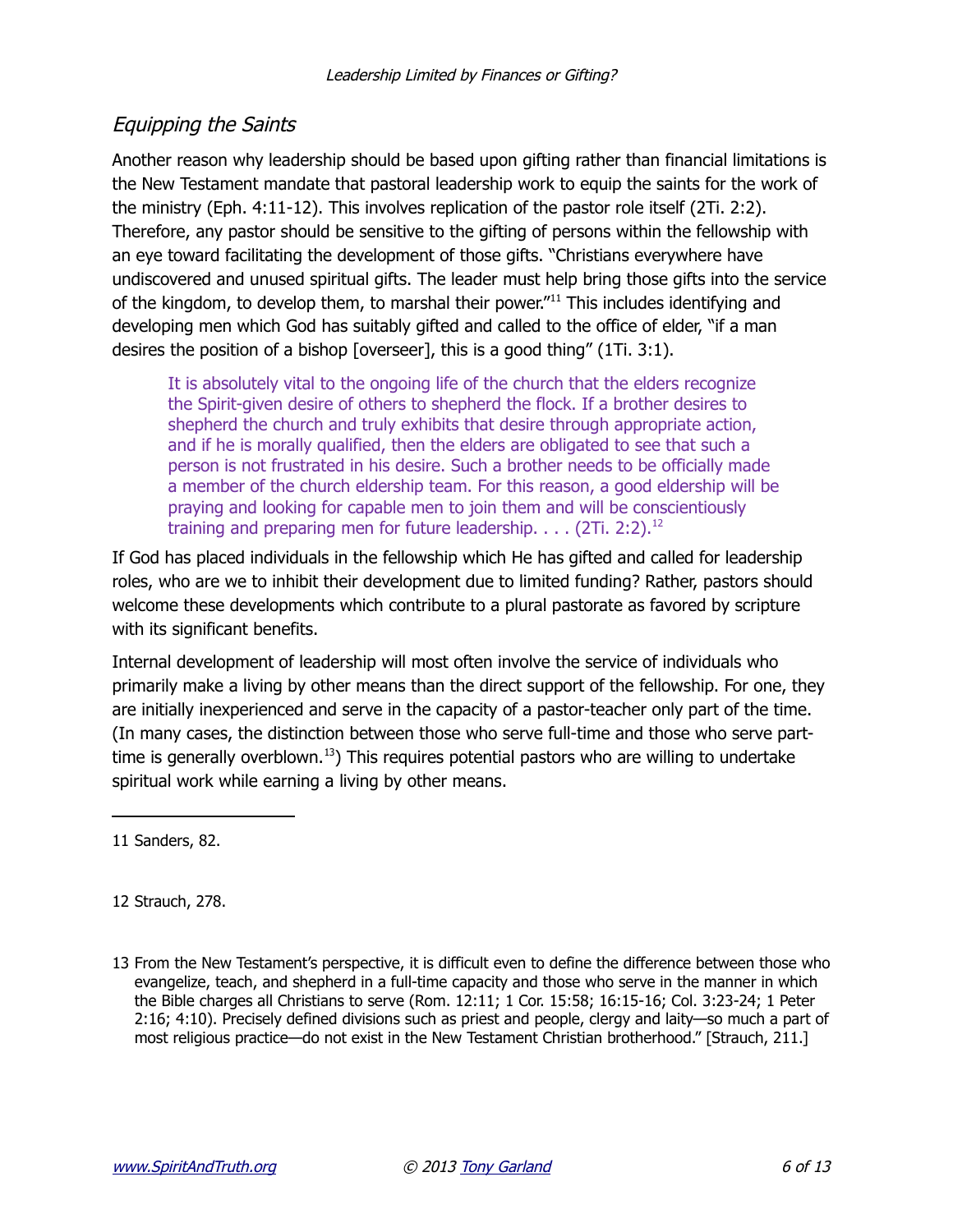As we saw in the case of Paul, the *means* by which God provides for ministry need not be from the ministry itself. It may well involve "tent making" by means of a separate job. After all, there are many other roles within a fellowship besides serving as a pastor which require considerable time and a calling and which often require earning a living by other means. Besides, there are many churches in financially-challenged settings and countries where the only pastors serving in the church must work at other jobs and divide their efforts between tent-making and ministry.

Some will respond that an individual is unable to serve in the pastorate while holding down an outside job. But is this really the case? Although not an easy task, can adjustments be made in priorities—in combination with the sharing of the pastoral load among multiple men—such that serving as a pastor while working outside the church is viable? This seems to be what the New Testament indicates. It behooves those who are truly called to serve as pastor to reconsider the common all-or-nothing attitude toward spiritual service which assumes such a role must correspond to a fully-funded "job" in the church. There is also the question of commitment to the task for which God has gifted the pastor.

One reason there are so few shepherd elders or good church elderships is that, generally speaking, men are spiritually lazy. Spiritual laziness is an enormous problem in the Christian community. Spiritual laziness is a major reason why most churches never establish a biblical eldership. Men are more than willing to let someone else fulfill their spiritual responsibilities, whether it be their wives, the clergy, or church professionals. Biblical eldership, however, cannot exist in an atmosphere of nominal Christianity. . . . Some people say, "You can't expect laymen to raise their families, work all day, and shepherd a local church." But that is simply not true. Many people raise families, work, and give substantial hours of time to community service, clubs, athletic activities, and/or religious institutions. . . . We Bible-believing Christians are becoming a lazy, soft, pay-forit-to-be-done group of Christians. . . . How do working men shepherd the church yet maintain family life and employment? They do it by self-sacrifice, self discipline, faith, perseverance, hard work, and the power of the Holy Spirit.<sup>[14](#page-6-0)</sup>

# Pastoral Support

Although pastoral service to the body of Christ should not be conditioned upon financial support, the New Testament also sets forth the balancing truth that ministry is worthy of such support where possible. Where the people are able and willing to support those who minister, greater focus and attention to the ministry is possible. This principle is found in both testaments (e.g., 2Chr. 31:4,16; Ne. 13:10-13; 1Cor. 9:9-14; Gal. 6:6; 1Ti. 5:17-18).

How might these complementary truths be balanced in a fellowship which allows leadership to be determined by calling and gifting rather than available finances? First, it would seem

<span id="page-6-0"></span>14 Strauch, 28.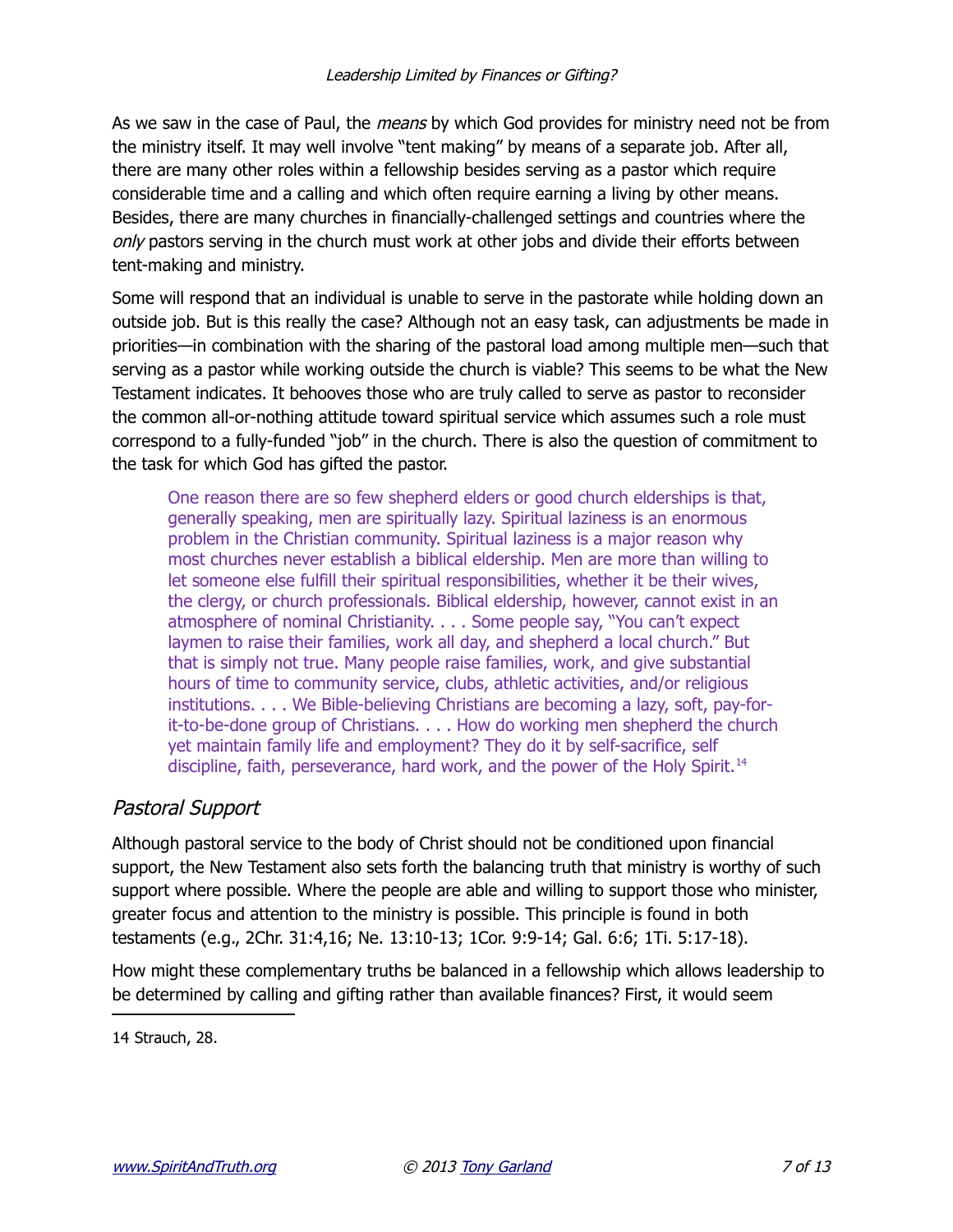natural to recognize the immense benefit to the fellowship of having at least one pastor who is available on a full-time basis to represent the church and to minister to the flock. This pastor would be considered the main contact during those hours of ministry when the other pastors may be working at tent-making and would also undertake the lion's share of the teaching and preaching ministry which requires considerable time and focus. Thus, initial financial resources would be directed toward supporting this individual. Depending upon the financial conditions of the fellowship, additional funds could then be directed toward other pastors depending upon their relative roles and needs. Some pastors who work at tent-making and do not carry as great a burden may not warrant remuneration of any sort if there are other more pressing needs within the fellowship.

This arrangement also recognizes the principle of "first among equals." From a biblical perspective no pastor has any greater authority than any other pastor. The scriptures know nothing of man-made appellations such as "senior pastor" and "associate pastor." Having identical authority, each pastor has an equal say in any decisions made on behalf of the fellowship. Yet the reality is that one or more pastors will generally have greater experience, wisdom, and influence within the pastorate. Among the group, these pastors are considered "first among equals" and are natural candidates to receive full-time funding as it becomes available.

The principle of "first among equals" is observed first in our Lord's dealings with the twelve apostles. Jesus chose twelve apostles, all of whom He empowered to preach and heal, but He singled out three for special attention—Peter, James, and John ("first ones among equals"). Among the three, as well as among the Twelve, Peter stood out as the most prominent ("first among equals"). . . . As the natural leader, the chief speaker, the man of action, Peter challenged, energized, strengthened, and ignited the group. Without Peter, the group would have been less effective. When surrounded by eleven other apostles who were his equals, Peter became stronger, more balanced, and was protected from his impetuous nature and his fears. In spite of his outstanding leadership and speaking ability, Peter possessed no legal or official rank or title above the other eleven. They were not his subordinates. They were not his staff or team of assistants. He wasn't the apostle's "senior pastor." Peter was simply first among his equals, and that by our Lord's own approval.<sup>[15](#page-7-0)</sup>

Although Peter could be considered first among equals (Mat. 16:18-19), he referred to himself simply as a "fellow elder" (1Pe. 5:1) and was subject to correction by Paul (Gal. 2:11). This reflects the New Testament ideal of servant leadership which emphasizes humility rather than ambition.

The principle of "first among equals" also recognizes that although all elders rule, certain elders deserve financial support because they "rule well" and "labor at the word and doctrine"

<span id="page-7-0"></span><sup>15</sup> Strauch, 45-47.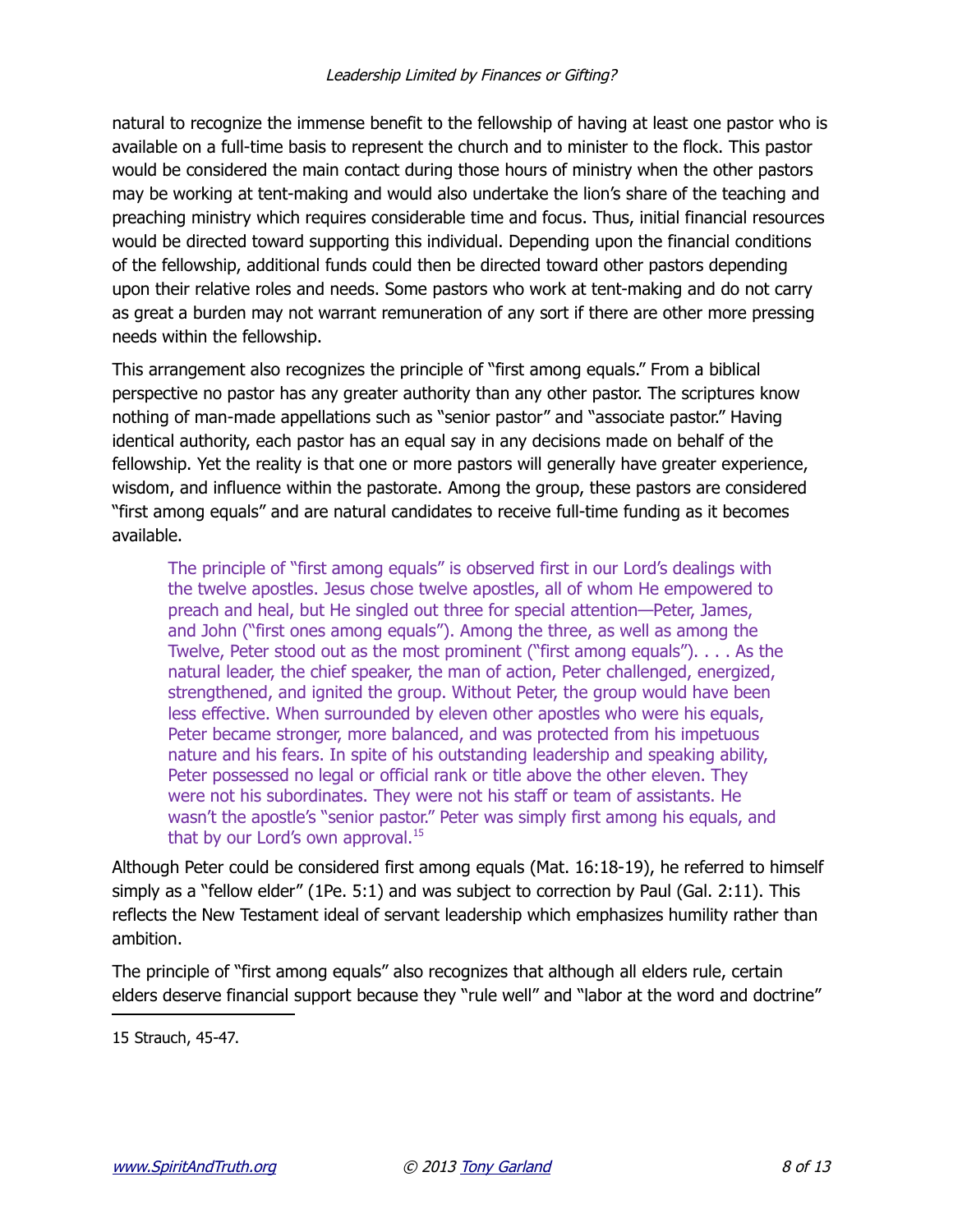(1Ti. 5:17-18). Since the benefit of having one or more full-time pastors implies the available financial resources are unlikely to be directed equally among all the elders, regarding "the compensation for elders/pastor (1 Tim. 5:17,18), those decisions are best made by other elders, or by a combined group of elders and deacons, especially if the elder group is smaller in size."[16](#page-8-0)

# **Starting a Work**

A word should probably be said concerning the initial conditions under which pastoral leadership is developed. There are two primary scenarios to consider: (1) a new fellowship is established as an off-shoot of an existing fellowship; (2) a new fellowship independently springs into existence.

In the first case, there is greater protection against the abuse of pastoral authority. Initially, the pastor or pastors for the new work may be appointed by pastors involved in the sponsoring fellowship. This is the model we see with Paul's appointment of Titus in Crete—who then appointed elders elsewhere (Tit. 1:5). Since these pastors were in association with Titus —who was in association with Paul—and there was an initial plurality of pastors within each church, considerable safeguards were in place to protect against the misuse of pastoral authority.

In the second case where a new fellowship springs to life without any relationship with an established fellowship, there is greater cause for concern since there are fewer safeguards against an unqualified or controlling individual assuming the role of pastor. Ideally, a new fellowship would adopt the practice of plural eldership when first established. But where a fellowship begins with a single biblically qualified pastor a subsequent delicate transition from a single pastor to two or more pastors must eventually be navigated if the plural eldership model described by the New Testament is to be attained. The first transition, typically from one to two pastors, must take place with great caution and discernment—because the sole authority of the existing pastor will now be shared by two. If the second pastor is unqualified or if either pastor fails to submit to God and walk in humility, the fellowship could wind up moving away from sound biblical teaching or practice. This is one reason it is important to move slowly and carefully before appointing a new individual to share leadership responsibilities within the church (1Ti. 3:7).

The most common mistake made by churches that are eager to implement eldership is to appoint biblically unqualified men. Because there is always a need for more shepherds, it is tempting to allow unqualified, unprepared men to assume leadership in the church. This is, however, a time-proven formula for

<span id="page-8-0"></span>16 Couch, 83.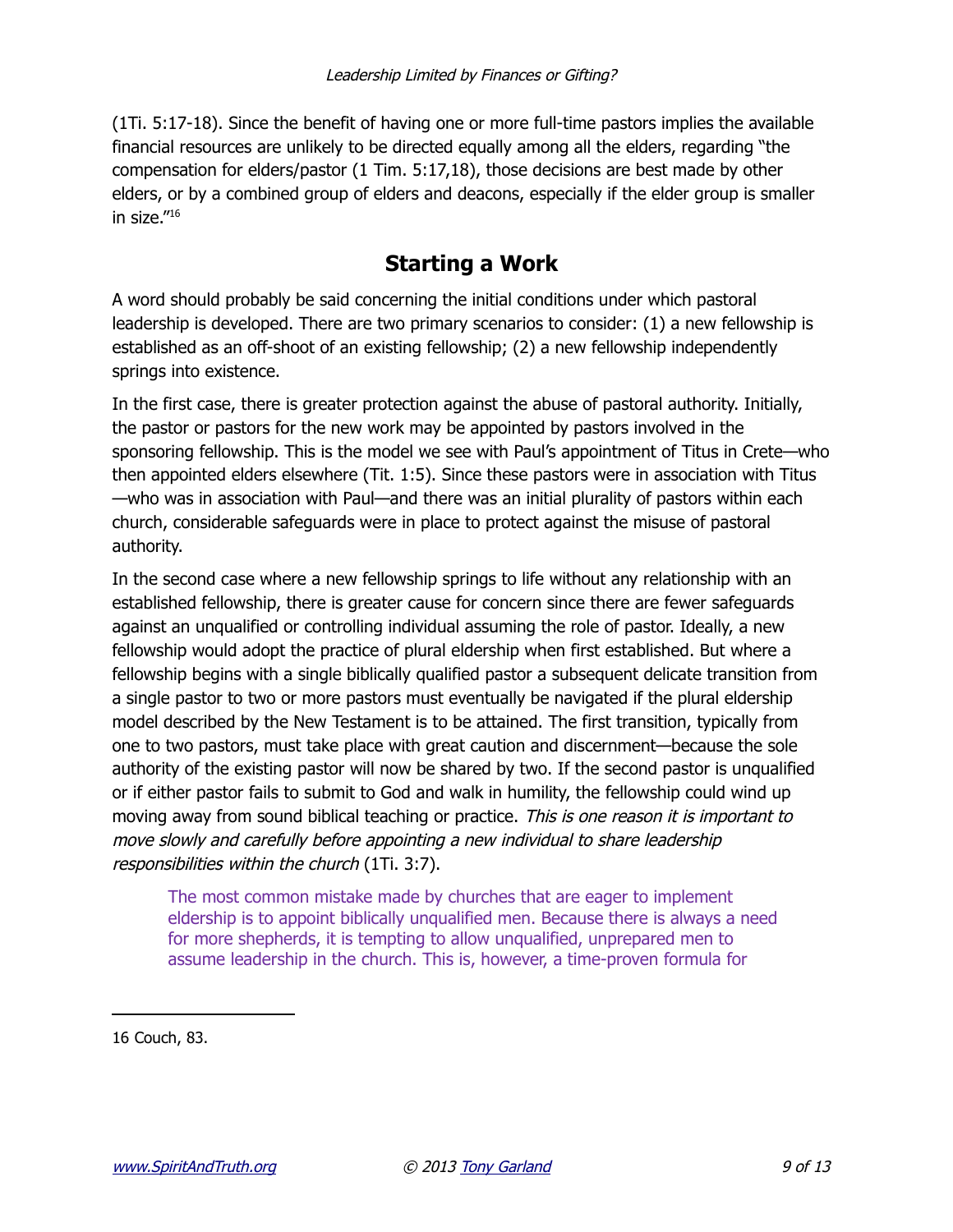#### failure. A biblical eldership requires biblically qualified elders.<sup>[17](#page-9-0)</sup>

This favors identifying and equipping men from within the fellowship who are called and gifted as pastors. There is simply no substitute for being in regular fellowship with a man over a period of years to truly assess his character, gifting, knowledge of scripture, and theological views. Although bringing an external individual into the pastorate is certainly possible, there is greater risk that the candidate may not work effectively with the existing pastoral staff or may hold unusual doctrinal views which were not evident during the relatively short interview and evaluation process. If a man from within the fellowship appears to be suitably gifted for possible pastoral work, the pastorate can work with the individual over time to further prepare him in areas where additional development is beneficial (e.g., undertaking further training in the scriptures through distance learning, gaining experience through specific service or teaching in various settings within the fellowship).

When we turn to the New Testament, we have significant evidence that spiritual leadership came by way of raising up individuals who were well known and time-tested. Consider Paul's appointment of Timothy as a pastor (1Ti. 1:18; 4:14; 2Ti. 1:6). It is no accident that Paul refers to Timothy as a "true son in the faith" (1Ti. 1:2). By the time Timothy is appointed to serve as a pastor, Paul had no doubt as to his gifting, character, like-mindedness, and sincere motivation (Php. 2:19-22). In other words, Timothy was extremely well known to Paul prior to being entrusted with the position of eldership.

Timothy must have enjoyed many hours of conversation and travel with his mentor for he is mentioned as being with Paul in a score of NT verses. He is with him in Berea (Acts 17:14), Corinth (Acts 18:5; 1 Cor. 4:17), and Ephesus and Asia (Acts 19:22). Timothy, among others, joined Paul at Troas at the end of the third missionary journey (Acts 20:4). Paul sent him to Thessalonica to encourage the believers there (1 Thess. 3). This young man from Lystra was also known in Philippi (Phil. 1:1), Colossae (Col. 1:1), and Rome (Rom. 16:21). If he is the Timothy of Heb. 13:23 (which is plausible), then it implies he spent some time in jail too. Surprisingly, his name is found in all of Paul's letters except Galatians, Ephesians, and Titus.[18](#page-9-1)

# **Benefits**

The thrust of this article can be summarized by several points:

• Establishing leadership by calling and gifting rather than financial condition allows a fellowship to more readily achieve the New Testament model of plural

<span id="page-9-0"></span>17 Strauch, 69.

<span id="page-9-1"></span>18 Couch, 152.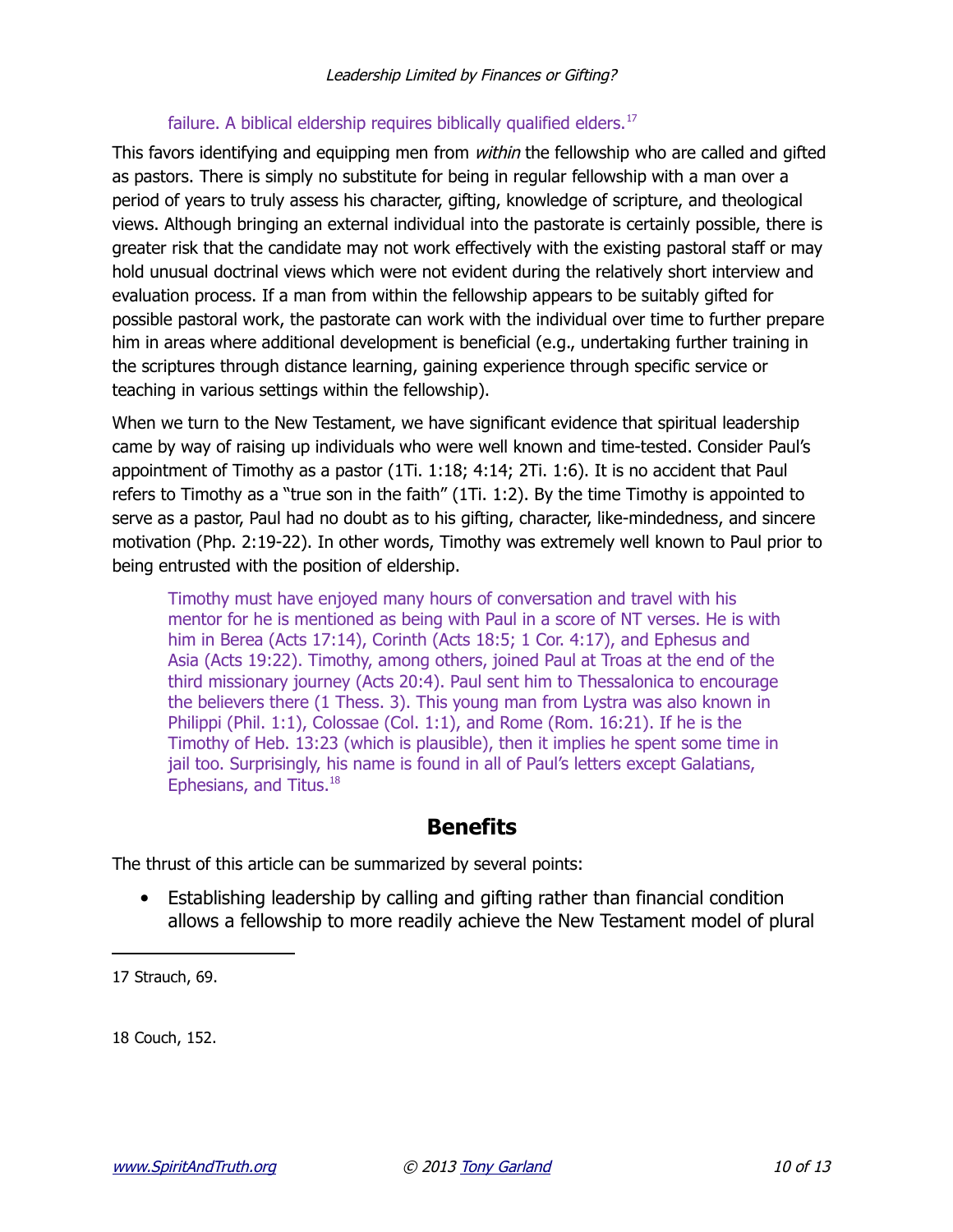eldership.

• Recognizing and raising up additional pastors from within, in preference to external candidates, provides opportunities for leadership gifting within the fellowship to be developed while significantly reducing leadership risks for the fellowship as the pastoral staff grows.

The considerable benefits which then accrue are essentially those which God's design of New Testament plural eldership were intended to provide.

# **Safety**

First, the fellowship enjoys increased safety. Lack of trust which contributes to church governmental structures and tends to subvert pastoral authority is minimized through plural leadership originating from within.<sup>[19](#page-10-0)</sup> With plural leadership, it is far easier for the church to weather doctrinal challenges brought about by novel theological movements or influential visitors to the church. Accusations brought against an elder can be properly evaluated and biblically dealt with by the plural leadership (1Ti. 5:19-20). Accountability within the pastoral staff is greatly enhanced because it is *internal*—among individuals who are truly familiar with what is taking place day-to-day within the fellowship.<sup>[20](#page-10-1)</sup>

I believe the traditional, single-church pastors would improve their character and ministry if they had genuine peers to whom they were regularly accountable and with whom they worked jointly. Most pastors are not multi-talented leaders, nor are they well suited to singularly lead a congregation effectively. $^{21}$  $^{21}$  $^{21}$ 

With three or more pastors, it becomes much easier for a church to remove an individual who has strayed from his pastoral mandate, whether in character, in doctrine, or in practice. When situations arise where a leader must move or change ministry, there is a continuation of practical knowledge and doctrinal truth within the fellowship since one or more pastors remain in service.

<span id="page-10-2"></span>21 Strauch, 41.

<span id="page-10-0"></span><sup>19</sup> For more on this, see the chapter in Cone titled "Authority Inversion: The Subversion of Pastoral Authority."

<span id="page-10-1"></span><sup>20</sup> Churches led by solitary pastors with limited contact with their flock often claim accountability by way of other pastors in other churches in the region, but such accountability has shown itself to be woefully inadequate. This is because external accountability lacks visibility into the day-to-day events taking place within another fellowship.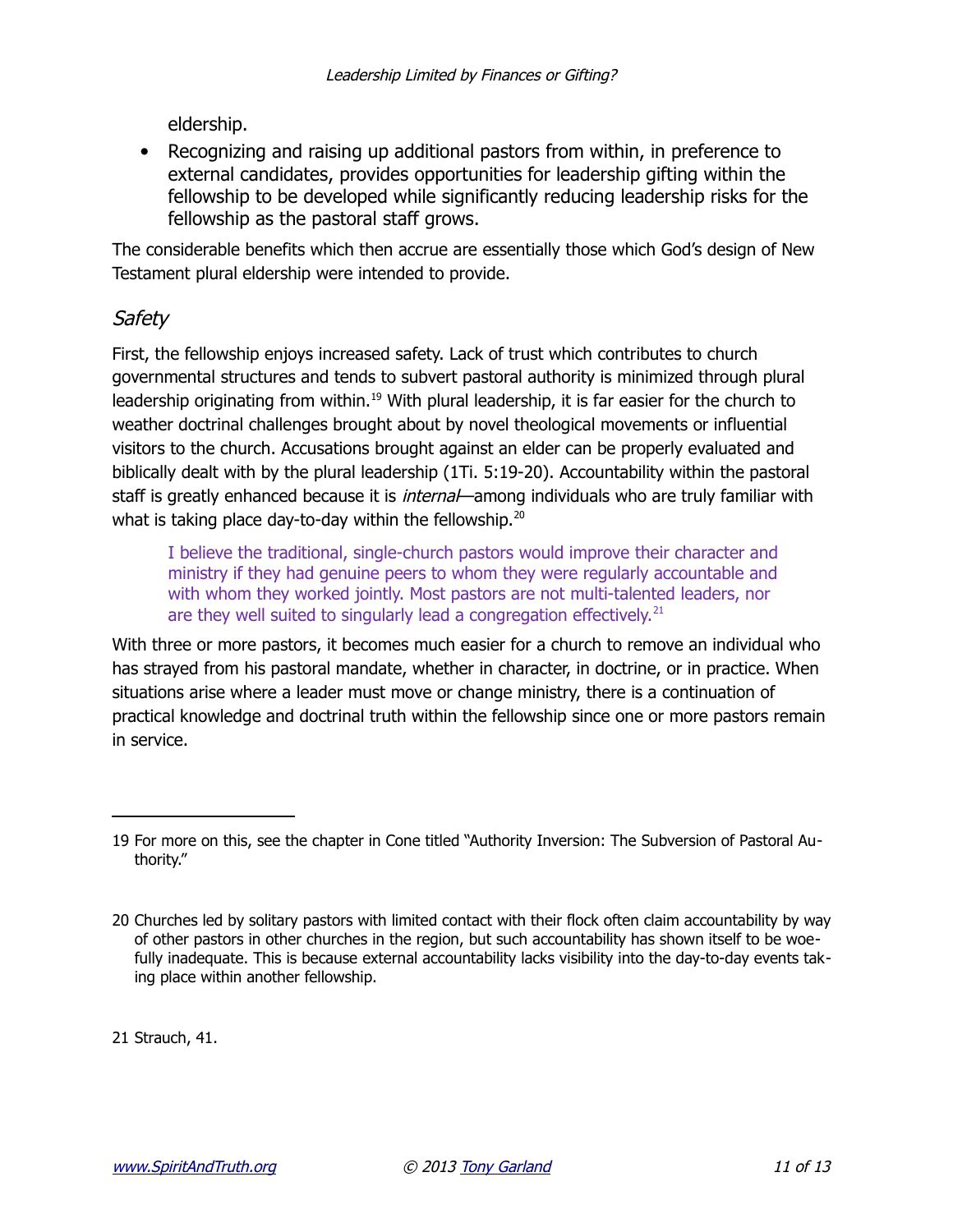Second, the fellowship benefits from leaders who avoid burn-out due to excessive ministry load. With multiple elders, one man need not carry the entire burden of spiritual leadership.<sup>[22](#page-11-0)</sup> The ongoing load of weekly teaching from both the pulpit and other venues can be shared among pastors in such a way that each pastor has down-time for spiritual regeneration and reflection on a regular basis. Family emergencies among the pastorate, vacations, and sabbaticals are all made more manageable where multiple men can step in and cover for each other as needed. The considerable time and emotional demands of biblical counseling are more readily born by multiple pastors while the congregation also benefit from broader insight and counsel. With multiple pastors, there is also the benefit of increased access to the pastorate by the congregation for day-to-day communication or emergencies.

#### **Health**

Third, the overall spiritual health of the fellowship tends to be enhanced with multiple pastors. Where different personalities share the leadership and teaching load, the congregation is less likely to "imprint" upon a single charismatic leader with a particular set of biases or style of delivery. The unhealthy development of a personality cult is largely precluded. Focus is removed from individual leaders and redirected to that which is common among them: the teaching and application of the word of God. The diversity of plural leadership is also beneficial in that pastors will have different areas of enhanced knowledge (both biblical and secular), secondary gifting, and teaching styles which members of the fellowship benefit from. This diversity also balances out the deficiencies of each pastor.

In a team leadership structure . . . different members complement one another and balance one another's weaknesses. If one elder has a tendency to act too harshly with people, the others can temper his harshness. If some members fear confrontation with people, others can press for action. Elders who are more doctrinally oriented can sharpen those who are more outreach- or serviceoriented, and the outreach- or service-minded elders can ignite the intellectually oriented members to more evangelism and service.<sup>[23](#page-11-1)</sup>

#### Replication

Finally, it is much easier for a fellowship with plural leadership to safely launch a new spiritual work. As the fellowship grows numerically, there will be a supply of leaders whose gifts have

<span id="page-11-1"></span>23 Strauch, 41.

<span id="page-11-0"></span><sup>22 &</sup>quot;Shared pastoral leadership also helps to lighten a very heavy work load. If the long hours, weighty responsibilities, and problems of shepherding a congregation of people are not enough to overwhelm a person, then dealing with people's sins and listening to seemingly endless complaints and bitter conflicts can crush a person." [Strauch, 42.]